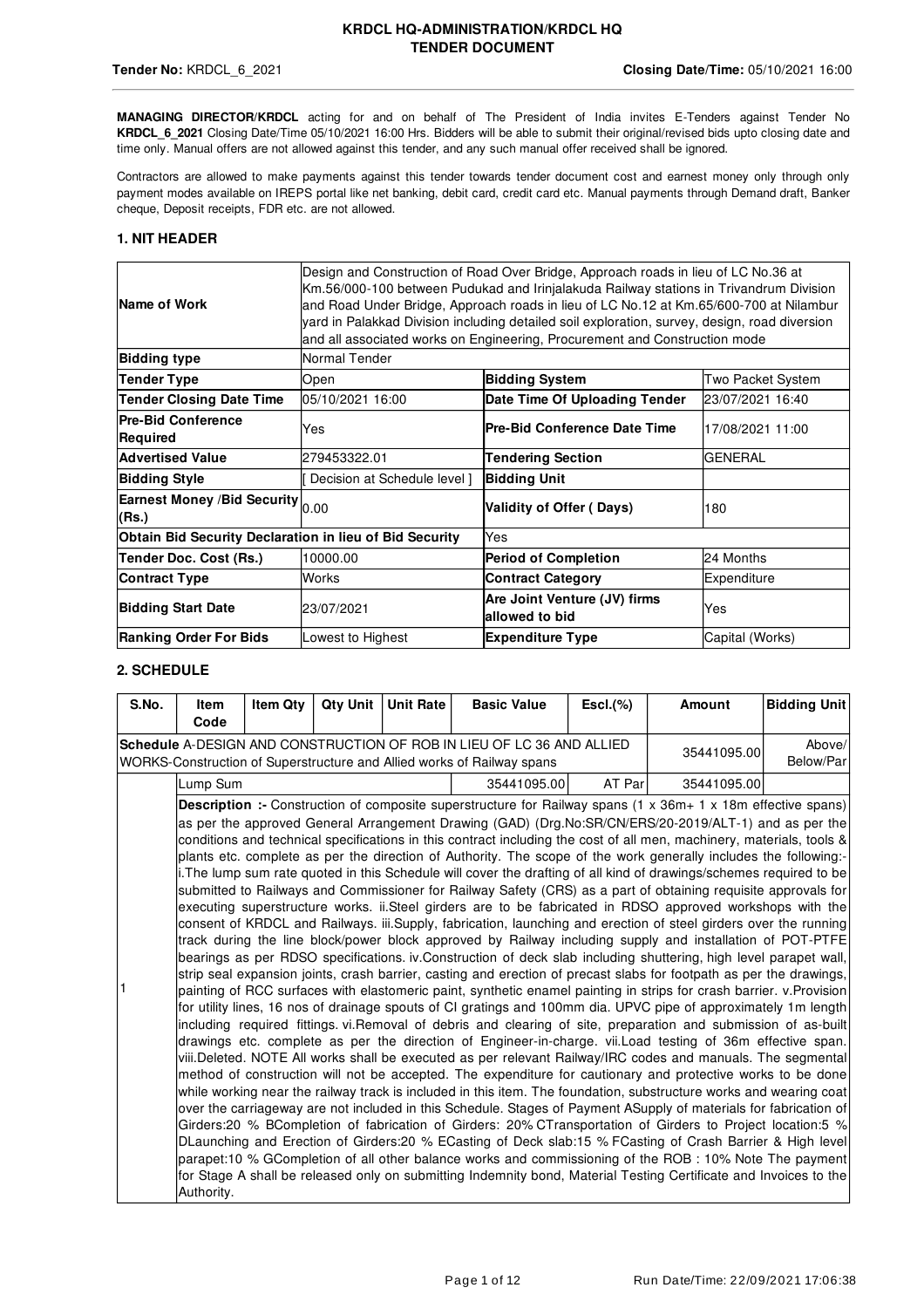| S.No. | <b>Item</b><br>Code | <b>Item Qtv</b>                          | Qty Unit | <b>Unit Rate</b> | <b>Basic Value</b>                                                                                                                                                                                                                                                                                                                                                                                                                                                                                                                                                                                                                                                                                                                                                                                                                                                                                                                                                                                                                                                                                                                                                                                                                                                                                                                                                                                                                                                                                                                                                                                                                                                                                                                                                                                                                                                                                                                                                                                                                                                                                                                                                                                                                                                                                                                                                                                                                                                                                                                                                                                                                                                                                                                                                                                                                                                                                                                                                         | $EscI.$ (%) | Amount       | <b>Bidding Unit</b> |
|-------|---------------------|------------------------------------------|----------|------------------|----------------------------------------------------------------------------------------------------------------------------------------------------------------------------------------------------------------------------------------------------------------------------------------------------------------------------------------------------------------------------------------------------------------------------------------------------------------------------------------------------------------------------------------------------------------------------------------------------------------------------------------------------------------------------------------------------------------------------------------------------------------------------------------------------------------------------------------------------------------------------------------------------------------------------------------------------------------------------------------------------------------------------------------------------------------------------------------------------------------------------------------------------------------------------------------------------------------------------------------------------------------------------------------------------------------------------------------------------------------------------------------------------------------------------------------------------------------------------------------------------------------------------------------------------------------------------------------------------------------------------------------------------------------------------------------------------------------------------------------------------------------------------------------------------------------------------------------------------------------------------------------------------------------------------------------------------------------------------------------------------------------------------------------------------------------------------------------------------------------------------------------------------------------------------------------------------------------------------------------------------------------------------------------------------------------------------------------------------------------------------------------------------------------------------------------------------------------------------------------------------------------------------------------------------------------------------------------------------------------------------------------------------------------------------------------------------------------------------------------------------------------------------------------------------------------------------------------------------------------------------------------------------------------------------------------------------------------------------|-------------|--------------|---------------------|
|       |                     |                                          |          |                  | Schedule B-DESIGN AND CONSTRUCTION OF ROB IN LIEU OF LC 36 AND ALLIED<br>WORKS - Design and Construction of Non-Railway portion of Bridge and Approach<br>portion including the Foundation and Substructure of Railway spans                                                                                                                                                                                                                                                                                                                                                                                                                                                                                                                                                                                                                                                                                                                                                                                                                                                                                                                                                                                                                                                                                                                                                                                                                                                                                                                                                                                                                                                                                                                                                                                                                                                                                                                                                                                                                                                                                                                                                                                                                                                                                                                                                                                                                                                                                                                                                                                                                                                                                                                                                                                                                                                                                                                                               |             | 115609000.00 | Above/<br>Below/Par |
|       | Lump Sum            |                                          |          |                  | 115609000.00                                                                                                                                                                                                                                                                                                                                                                                                                                                                                                                                                                                                                                                                                                                                                                                                                                                                                                                                                                                                                                                                                                                                                                                                                                                                                                                                                                                                                                                                                                                                                                                                                                                                                                                                                                                                                                                                                                                                                                                                                                                                                                                                                                                                                                                                                                                                                                                                                                                                                                                                                                                                                                                                                                                                                                                                                                                                                                                                                               | AT Par      | 115609000.00 |                     |
| 1     |                     | Schedule B for Notes and Stage payments) |          |                  | Description :- Design and Construction of approach portion as a combination of Bridge and Embankment. The<br>bridge shall be a combination of Pre-stressed Concrete Girders and Reinforced Cement Concrete (Piles, Pile<br>Caps, Piers, Pier Caps, POT-PTFE or Elastomeric Bearings, Deck Slab, Crash barrier) designed for IRC Class A<br>Two lane / 70 R Single lane loading with expansion joints only at Abutment joints and Railway span joints as per<br>the Approach GAD (Drg No: KRDCL/TVC/ROB/LC 36/APP) and as per the conditions and technical specifications<br>in this contract including design and proof checking charges, cost of all men, machinery, materials, tools & plants<br>etc. complete. The scope of the work generally includes the following:- i.Conduct necessary geotechnical studies,<br>topographic survey, traffic survey etc. for the satisfactory execution of the Project. ii.Geometrical improvements to<br>the Alignment like modification of horizontal curves etc. within the available Right of Way (ROW) as per the<br>direction of the Authority. iii.Designing of the structure by a reputed and experienced Structural Engineering firm,<br>proof checking by any reputed Structural Engineering firm for Non-Railway portion of bridge and approaches,<br>proof checking by any IIT for Railway portion. The Structural Engineering firm for design and proof check shall be<br>selected with the approval of the Authority, iv Demolishing of existing structures, felling down of trees and clearing<br>of land etc. within the ROW of ROB and Approaches shall be done by the Contractor. The felled down tress shall<br>be the property of the Authority. v.Construction of open/pile foundations as per the soil conditions, MS liners for<br>piles as per the requirement, pile load test, sub structure, bearings, Pre-stressed Concrete Girders either precast<br>or cast in situ, deck slab. vi.Load testing of any 1 span as required. vii.Strip seal expansion joints only at abutment<br>joints and railway span joints, embankment construction with suitable filling material and RCC retaining walls,<br>crash barrier, kerbs. viii.Casting and erection of precast slabs for footpath, provision for utility lines, suitable<br>drainage arrangements, inspection platforms for railway spans as per Drg. No:CBS-0044, BC wearing coat over<br>mastic sheet on bridge portion including Railway spans mentioned in Schedule A. ix. Design and Construction of<br>flexible pavement with Subgrade, GSB, WMM, Priming coat, Tack coat, DBM and BC wearing coat on<br>embankment portion, road marking and furniture, painting of RCC surfaces with elastomeric paint, synthetic<br>enamel painting in strips for crash barrier and sides of the kerb adjacent to the carriageway. x. Deleted.<br>xi.Removal of debris and clearing of site, preparation and submission of as-built drawings etc. (Refer Vol 4, |             |              |                     |

| S.No. | <b>Item Code Item Qtv</b>                                                                                                                                                                                                                           | <b>Qty Unit</b> | <b>Unit Rate</b>    | <b>Basic Value</b> | $EscI.$ (%) | Amount                                                                                                                                                                                                                                                                                                                                                                                                                                                                                                                                                                                                                                                                                          | <b>Bidding Unit</b> |
|-------|-----------------------------------------------------------------------------------------------------------------------------------------------------------------------------------------------------------------------------------------------------|-----------------|---------------------|--------------------|-------------|-------------------------------------------------------------------------------------------------------------------------------------------------------------------------------------------------------------------------------------------------------------------------------------------------------------------------------------------------------------------------------------------------------------------------------------------------------------------------------------------------------------------------------------------------------------------------------------------------------------------------------------------------------------------------------------------------|---------------------|
|       | Schedule C-DESIGN AND CONSTRUCTION OF ROB IN LIEU OF LC 36 AND ALLIED<br>WORKS - Items covered by Southern Railway Unified Standard and Schedule of Rates<br>2011 as corrected up to date applicable to Trivandrum Division except Cement and Steel | 2860000.01      | Above/<br>Below/Par |                    |             |                                                                                                                                                                                                                                                                                                                                                                                                                                                                                                                                                                                                                                                                                                 |                     |
|       | Lump Sum                                                                                                                                                                                                                                            |                 |                     | 1740400.42         | 64.33       | 2860000.01                                                                                                                                                                                                                                                                                                                                                                                                                                                                                                                                                                                                                                                                                      |                     |
|       | Isteel are not included in this Schedule                                                                                                                                                                                                            |                 |                     |                    |             | Description :- Construction of Service Road, Retaining wall, works near the merging area of the ROB, side<br>drainages and cross drainages on existing/service road, renovation of exisitng road as per site conditions,<br>construction of staircase and all other miscellaneous works to be operated as per the items in SRUSSOR 2011<br>corrected up to date as per the directions of the Authority. The rates given in SRUSSOR 2011 will be the base<br>rates for these items. The escalated percentage set forth in this Schedule and bid percenatge (+/-/at par) quoted<br>by the contractor will be applied to the base rates in SRUSSOR 2011. The items of supply and use of cement and |                     |

| S.No. | <b>Item Code Item Qtv</b>                                                                                              |  |  | <b>Qty Unit   Unit Rate</b> | <b>Basic Value</b> | $EscI.$ (%) | Amount     | <b>Bidding Unit</b> |  |  |
|-------|------------------------------------------------------------------------------------------------------------------------|--|--|-----------------------------|--------------------|-------------|------------|---------------------|--|--|
|       | Schedule D-DESIGN AND CONSTRUCTION OF ROB IN LIEU OF LC 36 AND ALLIED<br>6564756.00<br><b>IWORKS - NON USSOR ITEMS</b> |  |  |                             |                    |             |            |                     |  |  |
|       | Please see Item Breakup for details.                                                                                   |  |  |                             | 6564756.00         | AT Parl     | 6564756.00 | Above/<br>Below/Par |  |  |
|       | <b>Description:- NON USSOR ITEMS</b>                                                                                   |  |  |                             |                    |             |            |                     |  |  |

| S.No.                                                                                                                                                                                                                                  | <b>Item Code Item Qtv</b>            |                     | Qty Unit   Unit Rate | <b>Basic Value</b>                                                    | $EscI.$ (%) | Amount    | <b>Bidding Unit</b> |
|----------------------------------------------------------------------------------------------------------------------------------------------------------------------------------------------------------------------------------------|--------------------------------------|---------------------|----------------------|-----------------------------------------------------------------------|-------------|-----------|---------------------|
| Schedule E-DESIGN AND CONSTRUCTION OF ROB IN LIEU OF LC 36 AND ALLIED<br>WORKS - Items covered by Southern Railway Unified Standard and Schedule of Rates<br>2011 as corrected up to date applicable to Trivandrum Division for Cement | 749961.21                            | Above/<br>Below/Par |                      |                                                                       |             |           |                     |
|                                                                                                                                                                                                                                        | Please see Item Breakup for details. |                     |                      | 511221.00                                                             | 46.70       | 749961.21 |                     |
|                                                                                                                                                                                                                                        |                                      |                     |                      | <b>Description:-</b> Supply and using OPC 53 grade cement at worksite |             |           |                     |

|  |  |  |  |  | S.No.  Item Code  Item Qty   Qty Unit   Unit Rate   Basic Value   Escl.(%) |  | Amount | <b>Bidding Unit</b> |
|--|--|--|--|--|----------------------------------------------------------------------------|--|--------|---------------------|
|--|--|--|--|--|----------------------------------------------------------------------------|--|--------|---------------------|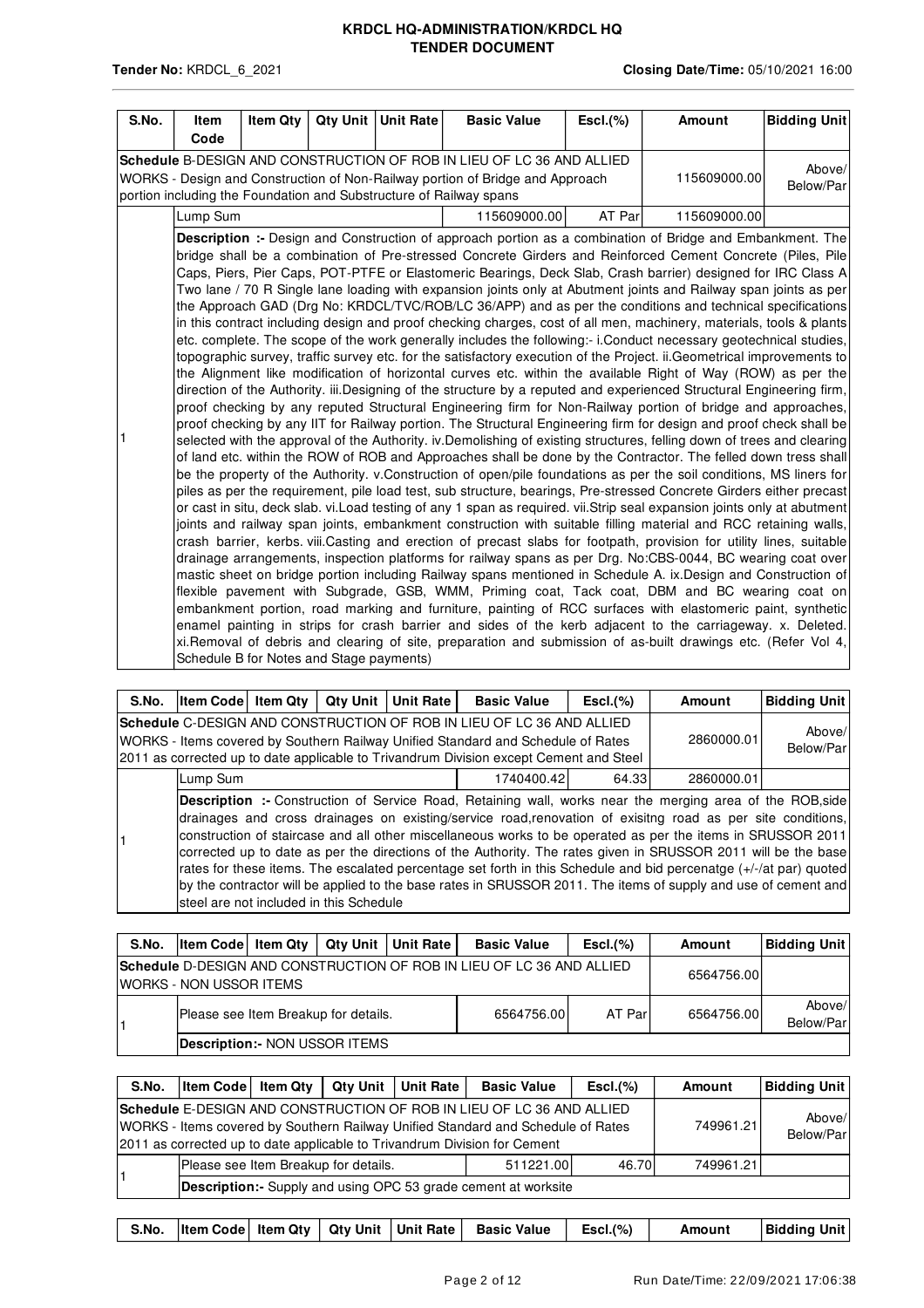| <b>Schedule F-DESIGN AND CONSTRUCTION OF ROB IN LIEU OF LC 36 AND ALLIED</b><br>1225523.97<br>WORKS - Items covered by Southern Railway Unified Standard and Schedule of Rates<br>2011 as corrected up to date applicable to Trivandrum Division for Steel<br>Please see Item Breakup for details.<br>27.00<br>964979.50 |  |  |            |  |  |  |  |  |  |
|--------------------------------------------------------------------------------------------------------------------------------------------------------------------------------------------------------------------------------------------------------------------------------------------------------------------------|--|--|------------|--|--|--|--|--|--|
|                                                                                                                                                                                                                                                                                                                          |  |  | 1225523.97 |  |  |  |  |  |  |
| Description:- Supplying reinforcement of High yield strength deformed bars for RCC work including                                                                                                                                                                                                                        |  |  |            |  |  |  |  |  |  |
| staightening, cutting, bending, placing in position and binding all complete                                                                                                                                                                                                                                             |  |  |            |  |  |  |  |  |  |

| S.No. | Item     | <b>Item Qtv</b> | <b>Qty Unit</b> | <b>Unit Rate</b> | <b>Basic Value</b>                                                                                                                                                                                                                                                                                                                                                                                                                                                                                                                                                                                                                                                                                                                                                                                                                                                                                                                                                                                  | $\mathsf{Escl.}(\%)$ | Amount      | <b>Bidding Unit</b> |
|-------|----------|-----------------|-----------------|------------------|-----------------------------------------------------------------------------------------------------------------------------------------------------------------------------------------------------------------------------------------------------------------------------------------------------------------------------------------------------------------------------------------------------------------------------------------------------------------------------------------------------------------------------------------------------------------------------------------------------------------------------------------------------------------------------------------------------------------------------------------------------------------------------------------------------------------------------------------------------------------------------------------------------------------------------------------------------------------------------------------------------|----------------------|-------------|---------------------|
|       | Code     |                 |                 |                  | <b>Schedule</b> G-DESIGN AND CONSTRUCTION OF RUB IN LIEU OF LC 12 AND ALLIED<br>WORKS - Design and Construction of Road Under Bridge and Approach Roads                                                                                                                                                                                                                                                                                                                                                                                                                                                                                                                                                                                                                                                                                                                                                                                                                                             |                      | 77330879.00 | Above/<br>Below/Par |
|       | Lump Sum |                 |                 |                  | 77330879.00                                                                                                                                                                                                                                                                                                                                                                                                                                                                                                                                                                                                                                                                                                                                                                                                                                                                                                                                                                                         | AT Parl              | 77330879.00 |                     |
|       |          |                 |                 |                  | <b>Description :-</b> Design and Construction of RUB in lieu of LC 12 at Nilambur yard as per the approved GAD<br>(Drg.No: SR/CN/ERS/51-2019) and the Alignment plan (Drg.No: KRDCL/PGT/RUB/LC 12/ALIGN) as per the<br>conditions and technical specifications in this contract including cost of all men, machinery, materials, tools &<br>plants etc. but excluding the cost of temporary steel girders, complete as per the direction of Engineer-in-charge.<br>The lump sum rate quoted for the above will include complete design, construction of RCC box of inner size 25m<br>x 9.25m x 5.50m, and approach roads in 1 in 20 gradient on both sides and all associated works. The RCC box<br>shall be constructed by cast-in-situ or pre-cast and box pushing technique with thrust bed or pre-cast and<br>erection with cranes of suitable capacity as designed by the Contractor and approved by the Authority. (Refer<br>Volume 4. Scedule G for full scope, Notes and Stages of Payment) |                      |             |                     |

| S.No.                                                                                                                                                                                                                                             | <b>Item Code</b> Item Qty                      |                     |  | Qty Unit   Unit Rate | <b>Basic Value</b> | $\mathsf{Escl.}(\%)$ | Amount                                                                                                                                                                                                                           | <b>Bidding Unit</b> |  |  |
|---------------------------------------------------------------------------------------------------------------------------------------------------------------------------------------------------------------------------------------------------|------------------------------------------------|---------------------|--|----------------------|--------------------|----------------------|----------------------------------------------------------------------------------------------------------------------------------------------------------------------------------------------------------------------------------|---------------------|--|--|
| Schedule H-DESIGN AND CONSTRUCTION OF RUB IN LIEU OF LC 12 AND ALLIED<br>WORKS - Items covered by Southern Railway Unified Standard and Schedule of Rates<br>[2011 as corrected up to date applicable to Palghat Division except Cement and Steel | 12831000.01                                    | Above/<br>Below/Par |  |                      |                    |                      |                                                                                                                                                                                                                                  |                     |  |  |
|                                                                                                                                                                                                                                                   | 50.38<br>12831000.01<br>Lump Sum<br>8532384.63 |                     |  |                      |                    |                      |                                                                                                                                                                                                                                  |                     |  |  |
|                                                                                                                                                                                                                                                   |                                                |                     |  |                      |                    |                      | <b>Description</b> :- Construction of Service Road, Diversion road, works near the merging area of the RUB, side<br>ldrainages and cross drainages on existing/service road-renovation of exisitng road as per site conditions b |                     |  |  |

drainages and cross drainages on existing/service road,renovation of exisitng road as per site conditions, construction of compound wall, construction of height guages and all other miscellaneous works to be operated as per the items in SRUSSOR 2011 corrected up to date as per the directions of the Authority. The rates given in SRUSSOR 2011 will be the base rates for these items. The escalated percentage set forth in this Schedule and bid percenatge (+/-/at par) quoted by the contractor will be applied to the base rates in SRUSSOR 2011. The items of supply and use of cement and steel are not included in this Schedule

| S.No.                                                                                                            | <b>Item</b><br>Code                                                           | <b>Item Qtv</b>     |  | <b>Qtv Unit I Unit Rate</b> | <b>Basic Value</b> | $\mathsf{Escl.}(\%)$ | Amount | <b>Bidding Unit</b> |  |  |
|------------------------------------------------------------------------------------------------------------------|-------------------------------------------------------------------------------|---------------------|--|-----------------------------|--------------------|----------------------|--------|---------------------|--|--|
| <b>ISchedule I-DESIGN AND CONSTRUCTION OF RUB IN LIEU OF LC 12 AND ALLIED</b><br><b>IWORKS - NON USSOR ITEMS</b> | 23001754.00                                                                   | Above/<br>Below/Par |  |                             |                    |                      |        |                     |  |  |
|                                                                                                                  | Please see Item Breakup for details.<br>AT Parl<br>23001754.00<br>23001754.00 |                     |  |                             |                    |                      |        |                     |  |  |
|                                                                                                                  | <b>Description:- NON USSOR ITEMS</b>                                          |                     |  |                             |                    |                      |        |                     |  |  |

| S.No. | Item Code   Item Qty   Qty Unit   Unit Rate                                                                                                                                                                                         |            | <b>Basic Value</b>                                                    | $\mathsf{Escl.}(\%)$ | Amount     | <b>Bidding Unit</b> |
|-------|-------------------------------------------------------------------------------------------------------------------------------------------------------------------------------------------------------------------------------------|------------|-----------------------------------------------------------------------|----------------------|------------|---------------------|
|       | Schedule J-DESIGN AND CONSTRUCTION OF RUB IN LIEU OF LC 12 AND ALLIED<br>WORKS - Items covered by Southern Railway Unified Standard and Schedule of Rates<br>2011 as corrected up to date applicable to Palghat Division for Cement | 1177358.45 | Above/<br>Below/Par                                                   |                      |            |                     |
|       | Please see Item Breakup for details.                                                                                                                                                                                                |            | 802562.00                                                             | 46.70                | 1177358.45 |                     |
|       |                                                                                                                                                                                                                                     |            | <b>Description:-</b> Supply and using OPC 53 grade cement at worksite |                      |            |                     |

| S.No. | <b>Item Code Item Qtv</b>                                                                                                                                                         |  |  | <b>Qty Unit   Unit Rate</b> | <b>Basic Value</b>                                                                                                                                        | $\mathsf{Escl.}(\%)$ | Amount     | <b>Bidding Unit</b> |
|-------|-----------------------------------------------------------------------------------------------------------------------------------------------------------------------------------|--|--|-----------------------------|-----------------------------------------------------------------------------------------------------------------------------------------------------------|----------------------|------------|---------------------|
|       | 2011 as corrected up to date applicable to Palghat Division for Steel                                                                                                             |  |  |                             | Schedule K-DESIGN AND CONSTRUCTION OF RUB IN LIEU OF LC 12 AND ALLIED<br>WORKS - Items covered by Southern Railway Unified Standard and Schedule of Rates |                      | 2661994.36 | Above/<br>Below/Par |
|       | Please see Item Breakup for details.<br>27.00<br>2096058.55<br>2661994.36                                                                                                         |  |  |                             |                                                                                                                                                           |                      |            |                     |
|       | Description:- Supplying reinforcement of High yield strength deformed bars for RCC work including staightening,<br>cutting, bending, placing in position and binding all complete |  |  |                             |                                                                                                                                                           |                      |            |                     |

### **3. ITEM BREAKUP**

1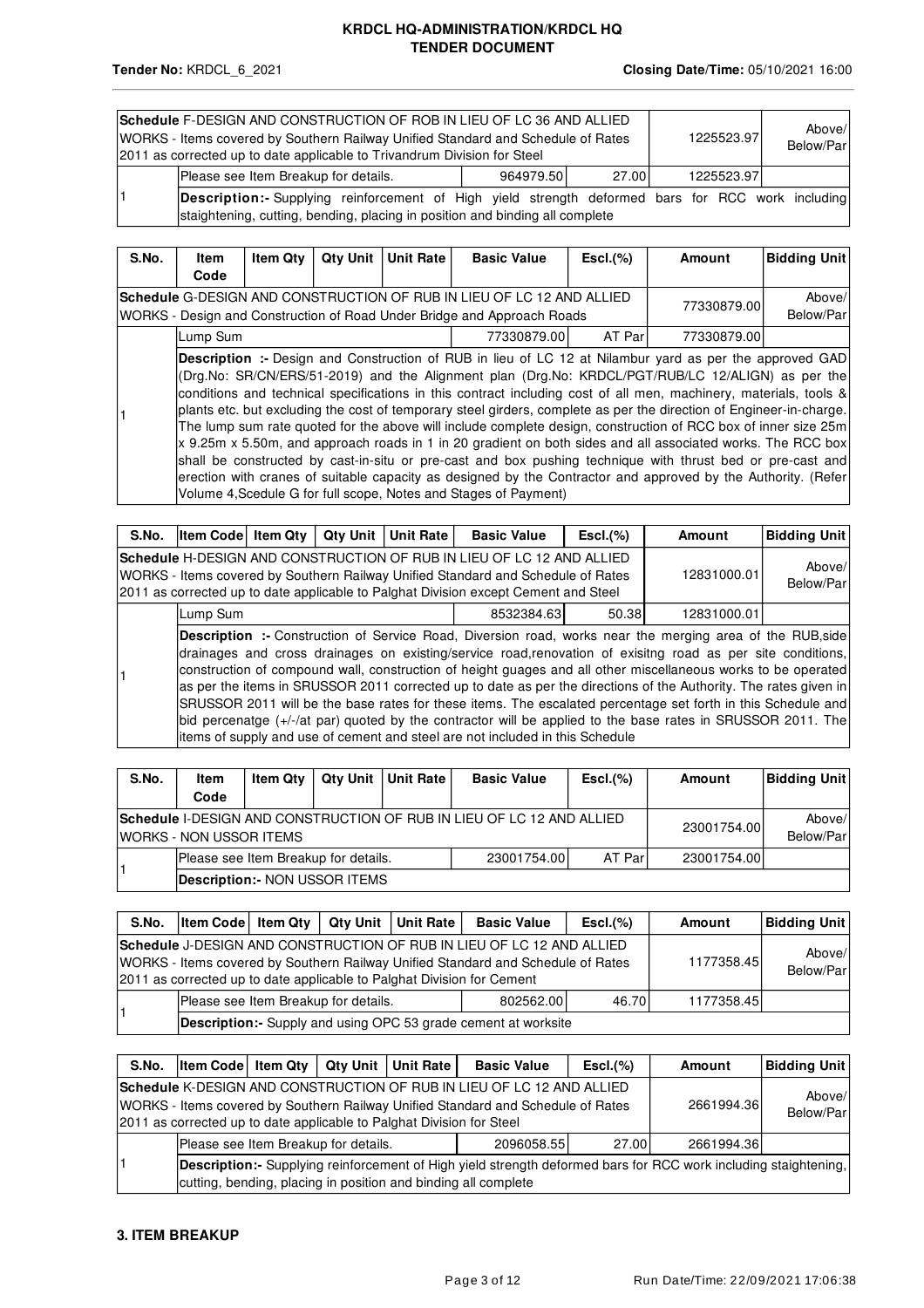| <b>Schedule</b> | <b>ITEMS</b>   | Schedule D-DESIGN AND CONSTRUCTION OF ROB IN LIEU OF LC 36 AND ALLIED WORKS - NON USSOR                                                                                                                                                                                                                                                                                                                                                                                                                           |      |         |          |            |
|-----------------|----------------|-------------------------------------------------------------------------------------------------------------------------------------------------------------------------------------------------------------------------------------------------------------------------------------------------------------------------------------------------------------------------------------------------------------------------------------------------------------------------------------------------------------------|------|---------|----------|------------|
| Item-1          |                | <b>NON USSOR ITEMS</b>                                                                                                                                                                                                                                                                                                                                                                                                                                                                                            |      |         |          |            |
| S No.           | Item<br>No     | <b>Description of Item</b>                                                                                                                                                                                                                                                                                                                                                                                                                                                                                        | Unit | Qty     | Rate     | Amount     |
| 1               | 1              | Construction of granular sub-base by providing graded Per Unit<br>material, spreading in uniform layers with motor grader on<br>prepared surface, mixing by mix in place method with<br>rotavator at OMC, and compacting with vibratory roller to<br>achieve the desired density, complete as per clause 401.<br>Grading-V - For sub base cum drainage layer - Mix in<br>Place Method (Unit - Cum)                                                                                                                |      | 627.00  | 3161.00  | 1981947.00 |
| $\overline{c}$  | $\overline{c}$ | Supplying and laying interlocking tile 100 mm or nearest Per Unit<br>size thickness, minimum strength M 40 including providing<br>a layer of 6 mm aggregate for 5 cm thickness, then laying<br>interlock cobbles in lines and levels as per the directions of<br>the departmental officers at site inclusive of all cost &<br>conveyance charges etc.; complete.                                                                                                                                                  |      | 2438.00 | 1296.00  | 3159648.00 |
| 3               | 3              | Supply and erection of 5.5 mtr long 3 mm hot dip Per Unit<br>galvanised octagonal poles (single arm bracket, single arm<br>pole) made up of 3mm thick HT steel with following<br>features : Dia. 175mm at bottom and 70mm at the top,<br>Base plate of size:275x275x16mm, 1500 mm long<br>double/single arm bracket of 48.3mm outer dia & 3mm<br>thick GI pipe at a tilt angle of 10 degree all as per drawing<br>(Unit-Nos)                                                                                      |      | 22.00   | 22638.00 | 498036.00  |
| 4               | 4              | Supply, Installation Testing and Commisioning of 80 watt Per Unit<br>LED street light fixure (Havells make model Pearl Endura<br>Plus)/ or Equivalent Wipro/Bajaj/Philips make incliuding<br>aceessories, bolt & nuts/studs etc complete suitable for<br>smart lightining configuration and not brand specific. (Unit-<br>Nos)                                                                                                                                                                                    |      | 22.00   | 10193.00 | 224246.00  |
| 5               | 5              | Supplying and laying of following size DWC HDPE pipe 63 Per Unit<br>mm dia (OD-63 mm & ID-51 mm nominal) ISI marked<br>along with all accessories like socket, bend, couplers etc.<br>conforming to IS 14930, Part II complete with fitting and<br>cutting, jointing etc. in the existing trench, complete as<br>required. (Unit-Metre)                                                                                                                                                                           |      | 1000.00 | 116.00   | 116000.00  |
|                 | 6              | Supply and laying of PVC/XLPE insulated armoured cable Per Unit<br>with aluminium conductor of size 4*25 sq mm for working<br>volages upto and including 1100V conforming to IS<br>Specification through already laid ducts or pipes (Unit-<br>Metre)                                                                                                                                                                                                                                                             |      | 1000.00 | 358.00   | 358000.00  |
| 17              | 7              | Giving connection to street lighting lamps through the Per Unit<br>poles using 4.0 sq mm PVC insulated aluminium wire and<br>8 No: GI earth wire after providing junction boxes 75mm x<br>75mm x 100mm made of 3mm MS sheet powder coated<br>with cover, cutting, jointing and terminating the cables<br>using glands, sockets, connectores and all accessories and<br>providing earth continuity connections including cost of<br>wires and all materials, labour, testing and commisioning<br>etc. (Unit - Nos) |      | 22.00   | 1025.00  | 22550.00   |
| 8               | 8              | Providing earthing for poles and supports / pillar boxes Per Unit<br>including<br>supply of materials,<br>excavation,<br>giving<br>connection, laying lead wires etc. complete using 40mm GI<br>pipes 3m long and 6 No: GI wire (Unit- Nos)                                                                                                                                                                                                                                                                       |      | 22.00   | 5228.00  | 115016.00  |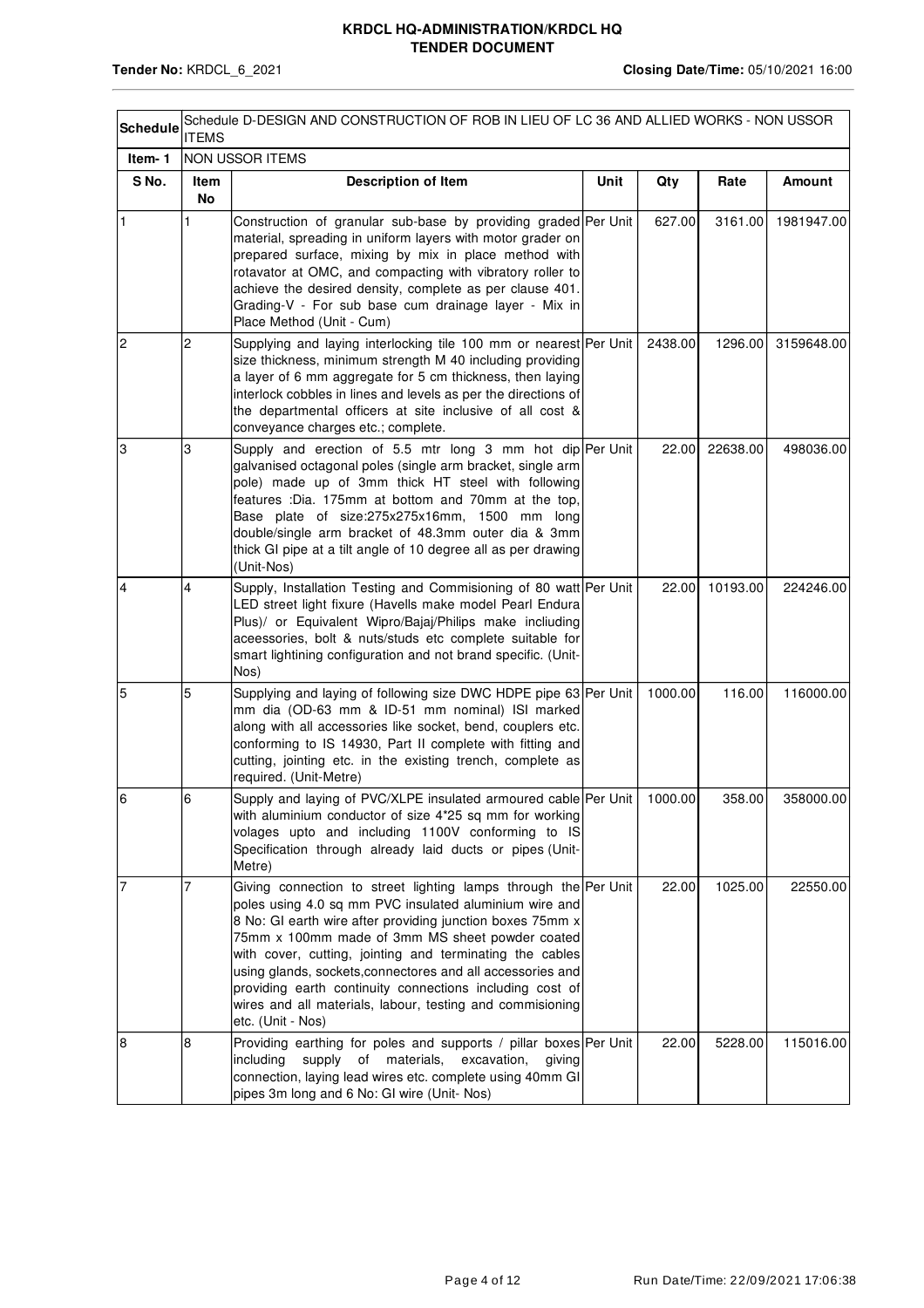| 9               | 9            | Supply, installation, testing & commisioning of Group Per Unit                                                                                                      |             | 1.00     | 83400.00 | 83400.00   |
|-----------------|--------------|---------------------------------------------------------------------------------------------------------------------------------------------------------------------|-------------|----------|----------|------------|
|                 |              | control street light switching feeder panel 30KVA, 3 ph-63                                                                                                          |             |          |          |            |
|                 |              | A or equivalent as per feeder electrical wiring & exact<br>number of Network components and space for mouting of                                                    |             |          |          |            |
|                 |              | KSEB meter and availing connection from KSEB, including                                                                                                             |             |          |          |            |
|                 |              | all charges for services connection, cabling etc., control                                                                                                          |             |          |          |            |
|                 |              | switches, fuses etc. for automatic switching on and off.                                                                                                            |             |          |          |            |
|                 |              | The gateway/controller shall generate alerts for various                                                                                                            |             |          |          |            |
|                 |              | fault conditions and send alerts to web application along                                                                                                           |             |          |          |            |
|                 |              | with time stamp for such alerts via SMS/Email complete as                                                                                                           |             |          |          |            |
|                 |              | per specifications. (Including on board 4GB SD card for                                                                                                             |             |          |          |            |
|                 |              | storing data in the absence of GPRS connection) (Unit -                                                                                                             |             |          |          |            |
| 10              | 10           | Each)<br>Mapping and commissioning of Control Panel including Per Unit                                                                                              |             | 1.00     | 1390.00  | 1390.00    |
|                 |              | supply of related software for remote monitoring and                                                                                                                |             |          |          |            |
|                 |              | control of street lights (Unit-Nos)                                                                                                                                 |             |          |          |            |
| 11              | 11           | Supply and erection of Syntex box, GSMP5628 with 100A, Per Unit                                                                                                     |             | 1.00     | 4523.00  | 4523.00    |
|                 |              | 415V, Kit-Kat fuse unit with accessories for clamping to                                                                                                            |             |          |          |            |
|                 |              | KSEB's post for accommodating energy meter etc as                                                                                                                   |             |          |          |            |
|                 |              | complete. (Unit - Each)                                                                                                                                             |             |          |          |            |
|                 |              |                                                                                                                                                                     |             |          | Total    | 6564756.00 |
|                 |              | Schedule E-DESIGN AND CONSTRUCTION OF ROB IN LIEU OF LC 36 AND ALLIED WORKS - Items covered                                                                         |             |          |          |            |
|                 |              | Schedule by Southern Railway Unified Standard and Schedule of Rates 2011 as corrected up to date applicable to                                                      |             |          |          |            |
|                 |              | <b>Trivandrum Division for Cement</b>                                                                                                                               |             |          |          |            |
| Item-1          |              | Supply and using OPC 53 grade cement at worksite                                                                                                                    |             |          |          |            |
|                 |              |                                                                                                                                                                     |             |          |          |            |
| S No.           | <b>Item</b>  | <b>Description of Item</b>                                                                                                                                          | <b>Unit</b> | Qty      | Rate     | Amount     |
|                 | No           |                                                                                                                                                                     |             |          |          |            |
| 1               |              | Supply and using cement at worksite :                                                                                                                               | Tonne       | 93.00    | 5497.00  | 511221.00  |
|                 |              | 033062 OPC 53 grade                                                                                                                                                 |             |          |          |            |
|                 |              |                                                                                                                                                                     |             |          | Total    | 511221.00  |
|                 |              | Schedule F-DESIGN AND CONSTRUCTION OF ROB IN LIEU OF LC 36 AND ALLIED WORKS - Items covered                                                                         |             |          |          |            |
|                 |              | Schedule by Southern Railway Unified Standard and Schedule of Rates 2011 as corrected up to date applicable to<br><b>Trivandrum Division for Steel</b>              |             |          |          |            |
|                 |              |                                                                                                                                                                     |             |          |          |            |
| Item-1          |              | Supplying reinforcement of High yield strength deformed bars for RCC work including staightening, cutting,<br>bending, placing in position and binding all complete |             |          |          |            |
| S No.           | Item         | <b>Description of Item</b>                                                                                                                                          | Unit        | Qty      | Rate     | Amount     |
|                 | No           |                                                                                                                                                                     |             |          |          |            |
|                 |              | Supplying Reinforcement for R.C.C. work including                                                                                                                   |             |          |          |            |
|                 |              | straightening, cutting, bending, placing in position and                                                                                                            |             |          |          |            |
|                 |              | binding all complete.                                                                                                                                               |             |          |          |            |
| 1               |              | 045014 High yield strength deformed bars                                                                                                                            | Kg          | 18190.00 | 53.05    | 964979.50  |
|                 |              |                                                                                                                                                                     |             |          | Total    | 964979.50  |
| <b>Schedule</b> | <b>ITEMS</b> | Schedule I-DESIGN AND CONSTRUCTION OF RUB IN LIEU OF LC 12 AND ALLIED WORKS - NON USSOR                                                                             |             |          |          |            |
| Item-1          |              | NON USSOR ITEMS                                                                                                                                                     |             |          |          |            |
| S No.           | Item         | <b>Description of Item</b>                                                                                                                                          | Unit        | Qty      | Rate     | Amount     |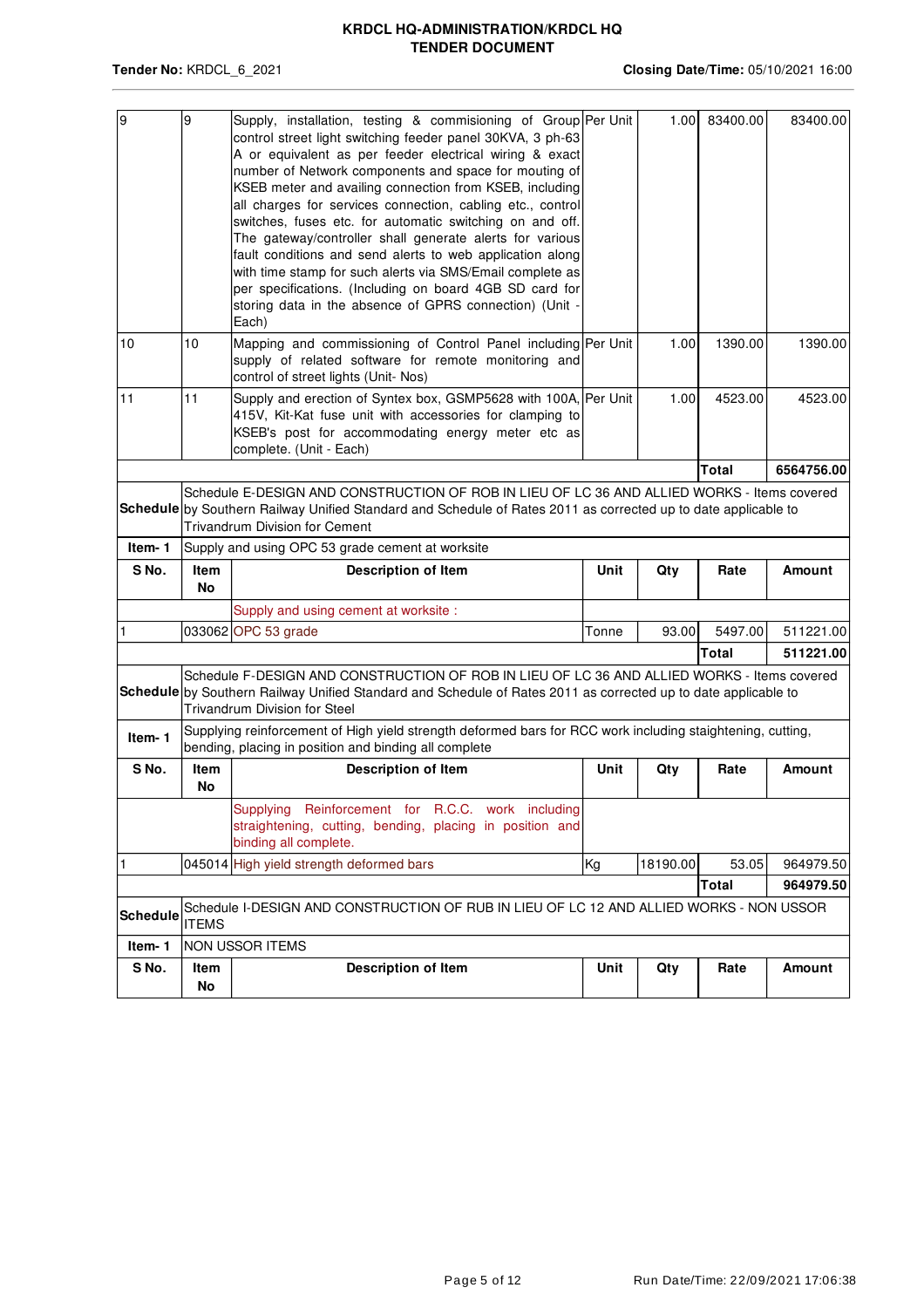| $\vert$ 1      | 1 | Supply including fabrication of temporary steel girder of Per Unit<br>overall length of 26.80m as per RDSO approved drawing,<br>RDSO-B-11042 including the cost of all men, machinery,<br>materials, tools & plants etc. Girder is to be fabricated in<br>RDSO approved workshops following the guidelines issued<br>by RDSO from time to time. Girder shall be subjected to<br>inspection by Railway Engineers and work is to be<br>completed as per the direction of Railway Engineers. The<br>fabricated girder set is to be transported to the project<br>location (LC 12 at Nilambur yard) and kept ready for<br>erection after completing all fabrication works required<br>prior to erection. The girder shall be maintained in good<br>condition till the erection at the risk and cost of the<br>Contractor. This item shall include all parts of the<br>temporary girder, part steel channel sleeper, bolts and clips<br>required for fixing of rails in track circuited territory. After<br>the completion of RUB work, the temporary girder will be<br>the property of KRDCL. Stages of Payment A. Supply of<br>Materials for fabrication of Steel girder -20% (Payment<br>shall be released only on submitting the Indemnity bond,<br>Material Testing Certificate and Invoices) B. Completion of<br>fabrication of Girder @45<37@ C. Transportation to<br>project location -10% D. Completion of work -10% (Unit -<br>MT) |        |         | 82.00 171600.00 14071200.00 |
|----------------|---|-----------------------------------------------------------------------------------------------------------------------------------------------------------------------------------------------------------------------------------------------------------------------------------------------------------------------------------------------------------------------------------------------------------------------------------------------------------------------------------------------------------------------------------------------------------------------------------------------------------------------------------------------------------------------------------------------------------------------------------------------------------------------------------------------------------------------------------------------------------------------------------------------------------------------------------------------------------------------------------------------------------------------------------------------------------------------------------------------------------------------------------------------------------------------------------------------------------------------------------------------------------------------------------------------------------------------------------------------------------------------------------------------------------------------------------------|--------|---------|-----------------------------|
| $\overline{2}$ | 2 | Construction of granular sub-base by providing graded Per Unit<br>material, spreading in uniform layers with motor grader on<br>prepared surface, mixing by mix in place method with<br>rotavator at OMC, and compacting with vibratory roller to<br>achieve the desired density, complete as per clause 401.<br>Grading-V - For sub base cum drainage layer - Mix in<br>Place Method (Unit - Cum)                                                                                                                                                                                                                                                                                                                                                                                                                                                                                                                                                                                                                                                                                                                                                                                                                                                                                                                                                                                                                                      | 915.00 | 3161.00 | 2892315.00                  |
| 3              | 3 | Providing, laying, spreading and compacting graded stone Per Unit<br>aggregate to Wet Mix Macadam specification including<br>premixing the Material with water at OMC in mechanical<br>mix plant carriage of mixed Material by tipper to site, laying<br>in uniform layers with paver in sub- base / base course on<br>well prepared surface and compacting with vibratory roller<br>to achieve the desired density. (Unit - Cum)                                                                                                                                                                                                                                                                                                                                                                                                                                                                                                                                                                                                                                                                                                                                                                                                                                                                                                                                                                                                       | 998.00 | 3199.00 | 3192602.00                  |
| 4              | 4 | Providing and fixing of direction and place identification Per Unit<br>retro-reflectorised sign<br>with 7 years<br>warranty<br>manufactured as per IRC :67 High Intensity Micro<br>Prismatic (Type IV) grade sheeting fixed over aluminium<br>sheeting, 2 mm thick/ aluminium composit material<br>sheeting 4 mm thick with area exceeding 0.9 sqm, with<br>suitable back supporting frame of MS angle 40x40x6 and<br>supported on suitably designed GI pipe pole not less than<br>50mm NB, 2 Nos. confirming to IS 1239, firmly fixed to the<br>ground by means of properly designed foundation with M<br>15 grade cement concrete min size 45 cm x 45 cm x 60<br>cm, 60 cm below ground level including painting all<br>exposed surface with 2 coats of epoxy painting over epoxy<br>primer and as per approved drawing and clause 801<br>including lettering symbols etc. (Unit - Sqm)                                                                                                                                                                                                                                                                                                                                                                                                                                                                                                                                               | 20.00  | 9307.00 | 186140.00                   |
| 5              | 5 | Providing and erecting a "W" metal beam crash barrier Per Unit<br>comprising of 3 mm thick corrugated sheet metal beam<br>rail, 70 cm above road/ground level, fixed on ISMC series<br>channel vertical post, $150 \times 75 \times 5$ mm spaced 2 m centre<br>to centre, 1.8 m high, 1.1 m below ground/road level, all<br>steel parts and fitments to be galvanised by hot dip<br>process, all fittings to conform to IS:1367 and IS:1364,<br>metal beam rail to be fixed on the vertical post with a<br>spacer of channel section 150 x 75 x 5 mm, 330 mm long<br>complete as per clause 811.3 (Unit - Metre)                                                                                                                                                                                                                                                                                                                                                                                                                                                                                                                                                                                                                                                                                                                                                                                                                        | 50.00  | 3911.00 | 195550.00                   |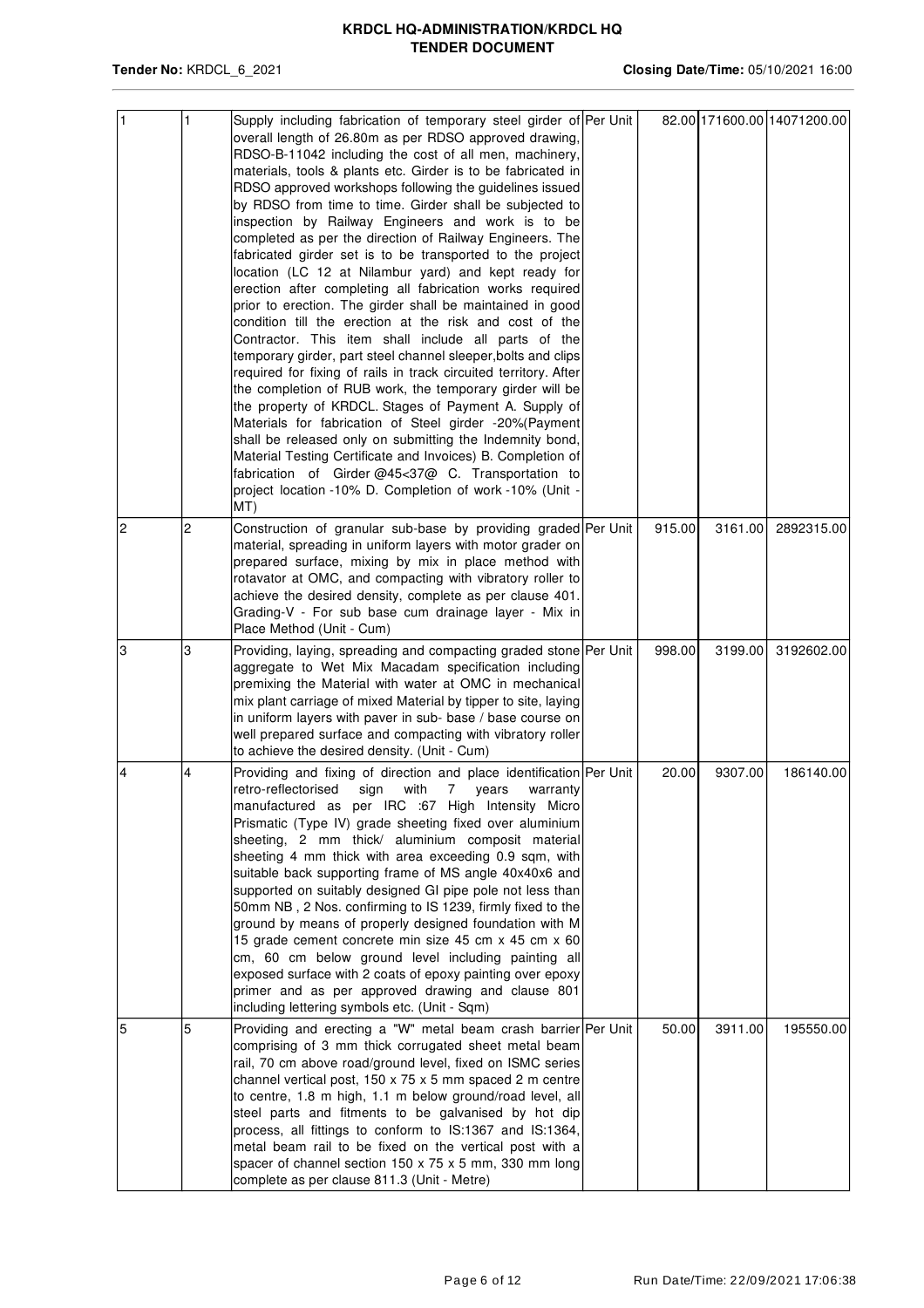| 6 | 6 | Deploying labour with sufficient experience on Permanent Per Unit<br>Way (Railway track) maintenance for attending emergency<br>track work and/to man the caution spot as and when<br>required by the Authority. All required tools have to be<br>arranaged by the Contractor. (Unit - Day(8 hour))                                                                                                                                                                                                                                                                                                                                                                                                                                                                                                                                                                                                                                                                                                                                                                                                                                                                                                                                                                                                                                                                                                                                                                                                                                                                                                                                                      | 210.00 | 761.00   | 159810.00 |
|---|---|----------------------------------------------------------------------------------------------------------------------------------------------------------------------------------------------------------------------------------------------------------------------------------------------------------------------------------------------------------------------------------------------------------------------------------------------------------------------------------------------------------------------------------------------------------------------------------------------------------------------------------------------------------------------------------------------------------------------------------------------------------------------------------------------------------------------------------------------------------------------------------------------------------------------------------------------------------------------------------------------------------------------------------------------------------------------------------------------------------------------------------------------------------------------------------------------------------------------------------------------------------------------------------------------------------------------------------------------------------------------------------------------------------------------------------------------------------------------------------------------------------------------------------------------------------------------------------------------------------------------------------------------------------|--------|----------|-----------|
| 7 | 7 | Casting the RCC box and base slab as per the approved Per Unit<br>plan and drawing near the proposed site with controlled<br>concrete as per the design using contractors mould made<br>of steel plates and angles, supports etc. including cutting<br>bending of rods conform to IS:2502-1963 and levelling the<br>ground curing etc. conforming to IS specification and as<br>directed by the Engineer in charge Note 1) All labour and<br>materials for the casting of RCC boxes & base slabs by the<br>contractor excluding cement and steel 2) Rate quoted for<br>this item is EXCLUSIVE of CEMENT and STEEL<br>3) Contractor has to supply and use his own binding wire<br>for RCC work and no extra rate will be paid for bar<br>bending of rods to IS 2502-1963. 4) vibrating the concrete<br>and curing shall be done as specified in the relevant<br>Concrete bridge Code and IS codes 5) For the design mix<br>concrete the contractor has to get mix designed and test<br>results obtained from Railway approved laboratory or Govt<br>Engg colleges at his own cost and adopt the same ratio<br>after taking the approval of Railways 5) Test cubes are to<br>be taken at different stages of work prescribed in IS:456-<br>2000 and produced to Railways. Railways will undertake<br>the test at Railway approved laboratories/ Govt Engg<br>Colleges at contractors expense. (Unit - Cum)                                                                                                                                                                                                                                                 | 50.00  | 8910.00  | 445500.00 |
| 8 | 8 | During Line Block Period Lifting and laying in position of Per Unit<br>railways pre cast RCC boxes, base slabs of different spans<br>already manufactured, available at site duly transporting<br>from casting yard if required and keeping in position in<br>requisite location, work as per relevant drawing true to line<br>and level to match the alignment without any damage<br>during erection of proposed BG box culvert using<br>contractor's road crane of required capacity and or any<br>other approved means, duly cutting open the existing<br>formation in all kinds of soil including cutting of soft rock<br>and hard rock if any, to the required dimensions, levelling<br>the surface with contractor's excavator to provide levelling<br>providing<br>course<br>separately,<br>necessary<br>shoring<br>arrangements including jointing the box units/slab units<br>with epoxy pressure grouting around the box to make the<br>joint water tight, filling the gap between sides of the boxes<br>and refilling the excavated portion of the formation with<br>Railways excavated earth and including compaction in<br>layers with hand rammers and disposing the excess<br>excavated earth suitably to repair the cess/ slope within<br>the lead of 30m, compaction in layers with hand rammers<br>as directed, crossing the track if any, with all lead and lift<br>etc. complete and as directed (All labour, materials, tools<br>and plants , insurance, hire charges of all vehicles, shoring<br>material, generators with lighting arrangement, caution<br>watchman, incidental charges taxes etc. by contractor.)<br>(Unit - MT) | 125.00 | 4752.00  | 594000.00 |
| 9 | 9 | Supply and erection of 5.5 mtr long 3 mm hot dip Per Unit<br>galvanised octagonal poles (single arm bracket, single arm<br>pole) made up of 3mm thick HT steel with following<br>features : Dia. 175mm at bottom and 70mm at the top,<br>Base plate of size:275x275x16mm, 1500 mm long<br>double/single arm bracket of 48.3mm outer dia & 3mm<br>thick GI pipe at a tilt angle of 10 degree all as per drawing.<br>(Unit-Nos)                                                                                                                                                                                                                                                                                                                                                                                                                                                                                                                                                                                                                                                                                                                                                                                                                                                                                                                                                                                                                                                                                                                                                                                                                            | 15.00  | 22638.00 | 339570.00 |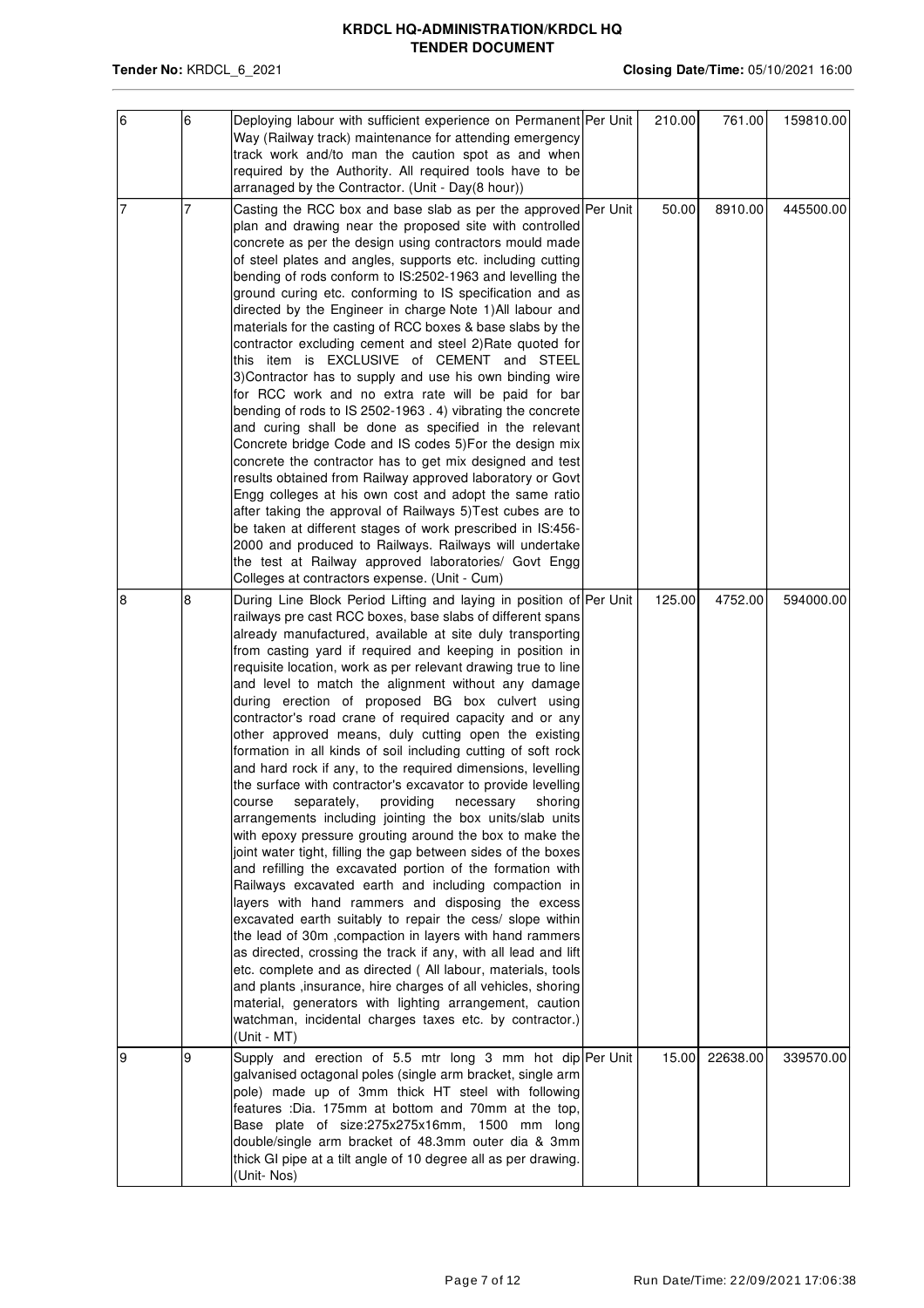| 10 | 10              | Supply, Installation Teting and Commisioning of 80 watt Per Unit<br>LED street light fixure (Havells make model Pearl Endura<br>Plus)/ or Equivalent Wipro/Bajaj/Philips make incliuding<br>aceessories, bolt & nuts/studs etc complete suitable for<br>smart lightining configuration and not brand specific. (Unit<br>- Nos)                                                                                                                                                                                                                                                                                                                                                                                                                             | 15.00  | 10193.00 | 152895.00 |
|----|-----------------|------------------------------------------------------------------------------------------------------------------------------------------------------------------------------------------------------------------------------------------------------------------------------------------------------------------------------------------------------------------------------------------------------------------------------------------------------------------------------------------------------------------------------------------------------------------------------------------------------------------------------------------------------------------------------------------------------------------------------------------------------------|--------|----------|-----------|
| 11 | 11              | Supply, Installation Testing and Commisioning of 80 watt Per Unit<br>LED street light fixure(Havells make model Pearl Endura<br>Plus)/ or Equivalent Wipro/Bajaj/Philips make including<br>acessories like brackets of 45cm length 3mm thick GI pipe<br>with base at a tilt angle of 10 degree, fastners etc<br>complete to be fixed on the internal walls of RCC Box of<br>RUB suitable for smart lighting configuration and not<br>brands specific. (Unit - Nos)                                                                                                                                                                                                                                                                                         | 4.00   | 11549.00 | 46196.00  |
| 12 | 12 <sup>2</sup> | Supplying and laying of following size DWC HDPE pipe 63 Per Unit<br>mm dia (OD-63 mm & ID-51 mm nominal) ISI marked<br>along with all accessories like socket, bend, couplers etc.<br>conforming to IS 14930, Part II complete with fitting and<br>cutting, jointing etc. in the existing trench, complete as<br>required. (Unit - Metre)                                                                                                                                                                                                                                                                                                                                                                                                                  | 750.00 | 116.00   | 87000.00  |
| 13 | 13              | Supply and laying of PVC/XLPE insulated armoured cable Per Unit<br>with aluminium conductor of size 4*25 sq mm for working<br>volages upto and including 1100V conforming to IS<br>Specification through already laid ducts or pipes (Unit -<br>Metre)                                                                                                                                                                                                                                                                                                                                                                                                                                                                                                     | 750.00 | 358.00   | 268500.00 |
| 14 | 14              | Giving connection to street lighting lamps through the Per Unit<br>poles using 4.0 sq mm PVC insulated aluminium wire and<br>8 No: GI earth wire after providing junction boxes 75mm x<br>75mm x 100mm made of 3mm MS sheet powder coated<br>with cover, cutting, jointing and terminating the cables<br>using glands, sockets, connectores and all accessories and<br>providing earth continuity connections including cost of<br>wires and all materials, labour, testing and commisioning<br>etc. (Unit - Nos)                                                                                                                                                                                                                                          | 15.00  | 1025.00  | 15375.00  |
| 15 | 15              | Giving connection to street lighting lamps through the piers Per Unit<br>using 3 core 2.5 sqmm PVC insulated aluminium wire for<br>phase, neutral and earth after providing juction boxes<br>75mm x 75mm x 100mm or larger size made of<br>thermoplastic with cover, cutting, jointing and terminating<br>the cables using glands, sockets, connectors and all<br>accessories and providing earth continuity connections<br>including cost of wires and all materials, like stud terminals<br>for loop in and loop out, Kit Kat fuse units, etc and all<br>labour, testing and comissioning etc, complete for street<br>lighting points on internal walls of RCC Box of RUB. (Unit -<br>Nos)                                                               | 4.00   | 4447.00  | 17788.00  |
| 16 | 16              | Providing earthing for poles and supports / pillar boxes Per Unit<br>including<br>supply of materials, excavation,<br>giving<br>connection, laying lead wires etc. complete using 40mm GI<br>pipes 3m long and 6 No: GI wire. (Unit - Nos)                                                                                                                                                                                                                                                                                                                                                                                                                                                                                                                 | 15.00  | 5228.00  | 78420.00  |
| 17 | 17              | Supply, installation, testing & commisioning of Group Per Unit<br>control street light switching feeder panel 30KVA, 3 ph-63<br>A or equivalent as per feeder electrical wiring & exact<br>number of Network components and space for mouting of<br>KSEB meter and availing connection from KSEB, including<br>all charges for services connection, cabling etc., control<br>switches, fuses etc. for automatic switching on and off.<br>The gateway/controller shall generate alerts for various<br>fault conditions and send alerts to web application along<br>with time stamp for such alerts via SMS/Email complete as<br>per specifications. (Including on board 4GB SD card for<br>storing data in the absence of GPRS connection) (Unit -<br>Each) | 3.00   | 83400.00 | 250200.00 |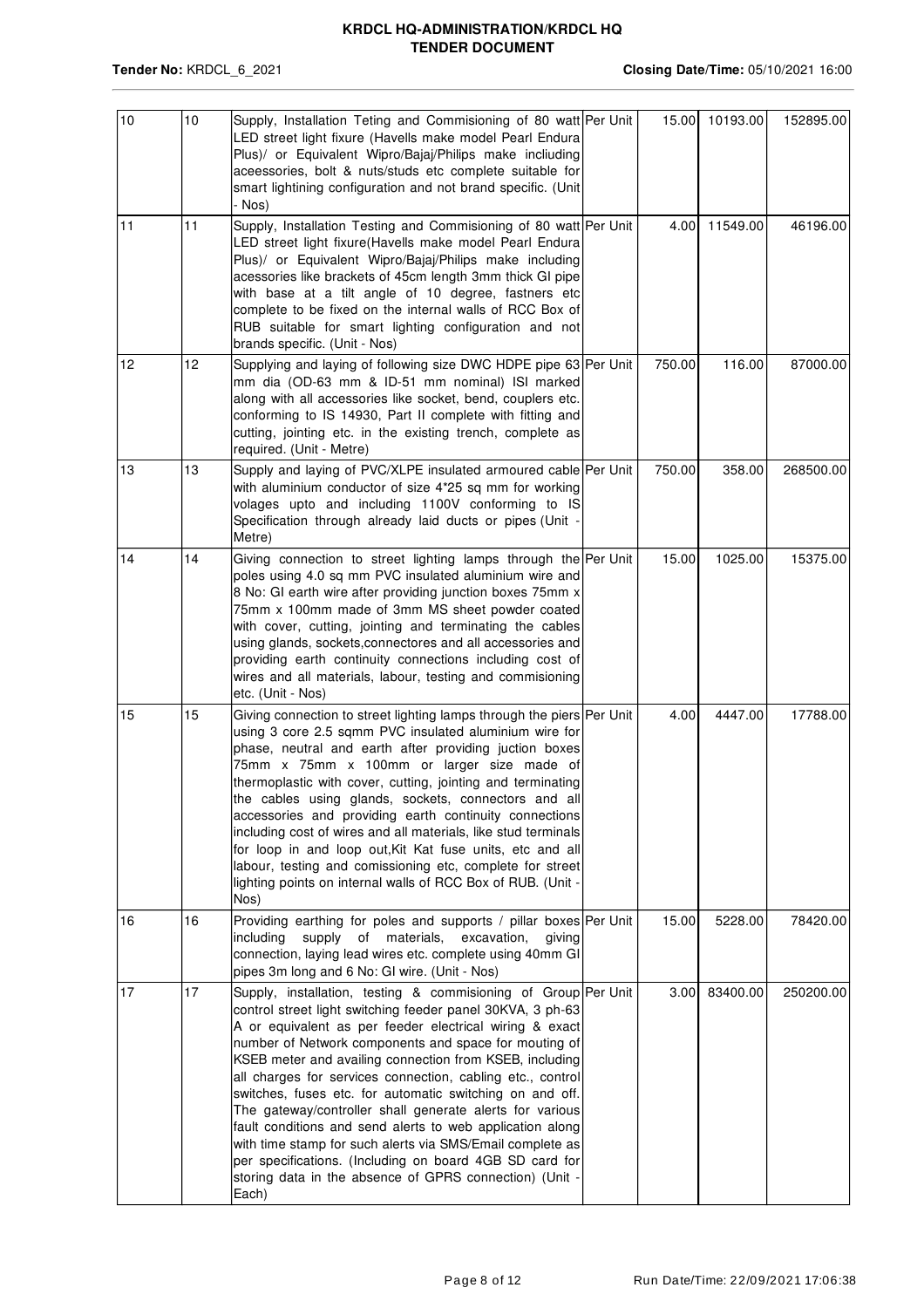| 18     | 18                       | Mapping and commisioning of Control Panel including Per Unit<br>supply of related software for remote monitoring and<br>control of street lights (Unit - Nos)                                                                                |       | 3.00     | 1390.00      | 4170.00       |
|--------|--------------------------|----------------------------------------------------------------------------------------------------------------------------------------------------------------------------------------------------------------------------------------------|-------|----------|--------------|---------------|
| 19     | 19                       | Supply and erection of Syntex box, GSMP5628 with 100A, Per Unit<br>415V, Kit-Kat fuse unit with accessories for clamping to<br>KSEB's post for accomodating energy meter etc as<br>complete. (Unit - Each)                                   |       | 1.00     | 4523.00      | 4523.00       |
|        |                          |                                                                                                                                                                                                                                              |       |          | Total        | 23001754.00   |
|        |                          | Schedule J-DESIGN AND CONSTRUCTION OF RUB IN LIEU OF LC 12 AND ALLIED WORKS - Items covered<br>Schedule by Southern Railway Unified Standard and Schedule of Rates 2011 as corrected up to date applicable to Palghat<br>Division for Cement |       |          |              |               |
| Item-1 |                          | Supply and using OPC 53 grade cement at worksite                                                                                                                                                                                             |       |          |              |               |
| S No.  | <b>Item</b><br><b>No</b> | <b>Description of Item</b>                                                                                                                                                                                                                   | Unit  | Qty      | Rate         | <b>Amount</b> |
|        |                          | Supply and using cement at worksite :                                                                                                                                                                                                        |       |          |              |               |
|        |                          | 033062 OPC 53 grade                                                                                                                                                                                                                          | Tonne | 146.00   | 5497.00      | 802562.00     |
|        |                          |                                                                                                                                                                                                                                              |       |          | Total        | 802562.00     |
|        |                          | Schedule K-DESIGN AND CONSTRUCTION OF RUB IN LIEU OF LC 12 AND ALLIED WORKS - Items covered<br>Schedule by Southern Railway Unified Standard and Schedule of Rates 2011 as corrected up to date applicable to Palghat<br>Division for Steel  |       |          |              |               |
| Item-1 |                          | Supplying reinforcement of High yield strength deformed bars for RCC work including staightening, cutting,<br>bending, placing in position and binding all complete                                                                          |       |          |              |               |
| S No.  | <b>Item</b><br><b>No</b> | <b>Description of Item</b>                                                                                                                                                                                                                   | Unit  | Qty      | Rate         | <b>Amount</b> |
|        |                          | Reinforcement for R.C.C. work including<br>Supplying<br>straightening, cutting, bending, placing in position and<br>binding all complete.                                                                                                    |       |          |              |               |
|        |                          | 045014 High yield strength deformed bars                                                                                                                                                                                                     | Kg    | 39511.00 | 53.05        | 2096058.55    |
|        |                          |                                                                                                                                                                                                                                              |       |          | <b>Total</b> | 2096058.55    |

### **4. ELIGIBILITY CONDITIONS**

**Important :** All documents uploaded and remarks / confirmation entered by the bidders against any eligibility condition shall be opened as part of technical bid only

### **Special Financial Criteria**

|  | S.No. Description                                                                                                                                                                                                                                                                                                                                                                                                             | <b>Confirmation Remarks Documents</b><br>Reauired |           | Allowed Uploading      |
|--|-------------------------------------------------------------------------------------------------------------------------------------------------------------------------------------------------------------------------------------------------------------------------------------------------------------------------------------------------------------------------------------------------------------------------------|---------------------------------------------------|-----------|------------------------|
|  | [Financial Capacity: The Bidder shall have a minimum Net Worth (the "Financial]<br>Capacity") of 5% (five percent) of the Estimated Tender Value at the close of the<br>preceding Financial Year. In case of a Joint Venture, Consortium/Joint No<br>Venture/Partnership as whole shall cumulatively/collectively fulfil the 100% Financial<br>Capacity. Please refer 13. Qualification requirements of Vol 1 tender document |                                                   | <b>No</b> | Allowed<br>(Mandatory) |

#### **Special Technical Criteria**

| S.No. Description | Confirmation Remarks Documents |                   |
|-------------------|--------------------------------|-------------------|
|                   | Required                       | Allowed Uploading |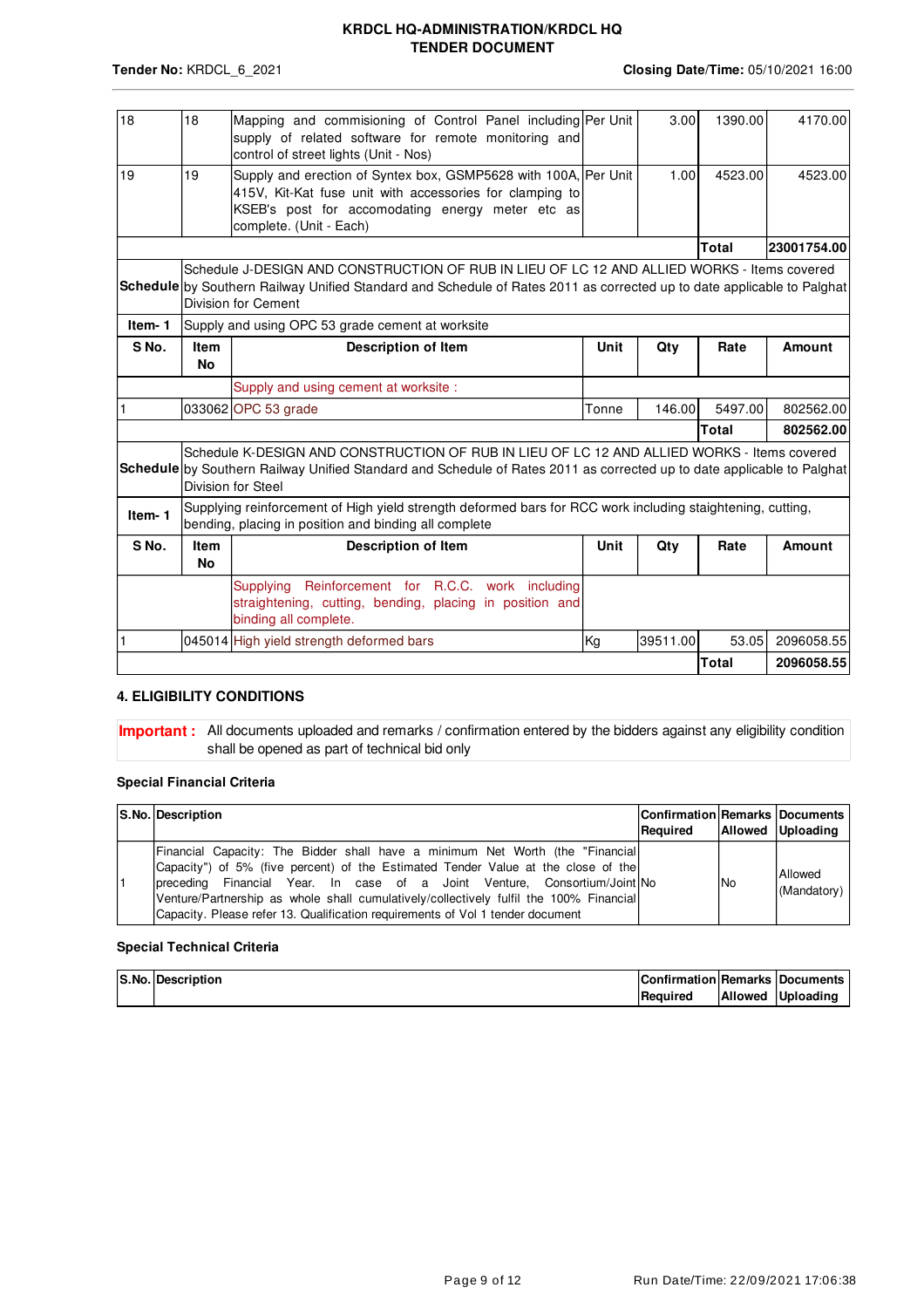|  | Technical Capacity: For demonstrating Technical Capacity and experience (the<br>"Technical Capacity"), the Bidder shall, over the past 5 (five) Financial Years preceding<br>the Bid Due Date as stated under clause no: 5.1.13, (i) have received payments for<br>construction of Eligible Project(s), or has undertaken construction works by itself in a<br>Public Private Partnership(PPP) project, such that the sum total thereof, as further<br>adjusted in accordance with Clauses 13.2.4 and 13.2.6, is more than 1.5 times the<br>Estimated Tender Value (the "Threshold Technical Capacity"), with the Consortium/Joint<br>Venture/Partnership (in case of a Joint Venture) as whole cumulatively/collectively<br>fulfilling the 100% Threshold Technical Capacity; and (ii) the sole Bidder or in case the<br>Bidder being a Joint Venture, any member of Joint Venture (having minimum 26% No<br>shareholding in Consortium/Joint Venture/Partnership) shall have completed any of the<br>following in the last 5 (five) financial years preceding the Bid Due Date. a) Three similar<br>Major Bridge/ROB/RUB/Flyover project (either as isolated project or as part of a larger)<br>project), and each having a cost at least 30% of the Estimated Tender Value. b) Two<br>similar Major Bridge/ROB/RUB/Flyover project (either as isolated project or as part of a<br>larger project), and each having a cost at least 40% of the Estimated Tender Value. c)<br>One similar Major Bridge/ROB/RUB/Flyover project (either as isolated project or as part<br>of a larger project), and having a cost at least 60% of the Estimated Tender Value.<br>(Please refer 13. Qualification Requirements VOL 1 tender document) |  | No. | Allowed<br>(Mandatory) |
|--|--------------------------------------------------------------------------------------------------------------------------------------------------------------------------------------------------------------------------------------------------------------------------------------------------------------------------------------------------------------------------------------------------------------------------------------------------------------------------------------------------------------------------------------------------------------------------------------------------------------------------------------------------------------------------------------------------------------------------------------------------------------------------------------------------------------------------------------------------------------------------------------------------------------------------------------------------------------------------------------------------------------------------------------------------------------------------------------------------------------------------------------------------------------------------------------------------------------------------------------------------------------------------------------------------------------------------------------------------------------------------------------------------------------------------------------------------------------------------------------------------------------------------------------------------------------------------------------------------------------------------------------------------------------------------------------------------------------------------------------|--|-----|------------------------|
|--|--------------------------------------------------------------------------------------------------------------------------------------------------------------------------------------------------------------------------------------------------------------------------------------------------------------------------------------------------------------------------------------------------------------------------------------------------------------------------------------------------------------------------------------------------------------------------------------------------------------------------------------------------------------------------------------------------------------------------------------------------------------------------------------------------------------------------------------------------------------------------------------------------------------------------------------------------------------------------------------------------------------------------------------------------------------------------------------------------------------------------------------------------------------------------------------------------------------------------------------------------------------------------------------------------------------------------------------------------------------------------------------------------------------------------------------------------------------------------------------------------------------------------------------------------------------------------------------------------------------------------------------------------------------------------------------------------------------------------------------|--|-----|------------------------|

### **Special Technical Criteria**

| S.No. Description                                           | Confirmation Remarks Documents<br><b>Required</b> |            | Allowed Uploading      |
|-------------------------------------------------------------|---------------------------------------------------|------------|------------------------|
| Similar work: Refer Clause 13.2 of Volume 1 tender document | <b>No</b>                                         | <b>INo</b> | Allowed<br>(Mandatory) |

# **5. COMPLIANCE**

**Important** : All documents uploaded and remarks / confirmation entered by the bidders against any compliance condition shall be opened as part of technical bid only.

#### **Commercial-Compliance**

|  | S.No. Description                                                                                                                                                                                                                                                                                                | <b>Confirmation Remarks Documents</b><br>Required |     | <b>Allowed Uploading</b> |
|--|------------------------------------------------------------------------------------------------------------------------------------------------------------------------------------------------------------------------------------------------------------------------------------------------------------------|---------------------------------------------------|-----|--------------------------|
|  | Please enter the percentage of local content in the material being offered.<br>Please enter 0 for fully imported items, and 100 for fully indigenous items. The<br>definition and calculation of local content shall be in accordance with the Make<br>in India policy as incorporated in the tender conditions. |                                                   | Yes | Allowed<br>(Optional)    |

#### **General Instructions**

|    | S.No. Description                                                                                                                                                                                                                                                                           | <b>Confirmation Remarks Documents</b><br>Required |     | <b>Allowed Uploading</b> |
|----|---------------------------------------------------------------------------------------------------------------------------------------------------------------------------------------------------------------------------------------------------------------------------------------------|---------------------------------------------------|-----|--------------------------|
|    | Schedule C item No 4: unit may be read as per sqm. Please refer No<br>Corrigendum 2, SI, no. 10 also.                                                                                                                                                                                       |                                                   | No  | Not Allowed              |
|    | Please see the VOL 4 for Detailed description/Scope/Terms and conditions for No<br>each Schedule of Items.                                                                                                                                                                                  |                                                   | No. | Not Allowed              |
| l3 | $\sqrt{\text{Pre-Bid}\sin\theta}$ inspection at LC 36 scheduled on 09.08.2021 at 11.00hrs to $\sqrt{\text{No}}$<br>13.00hrs                                                                                                                                                                 |                                                   | No. | Not Allowed              |
|    | Pre-Bid Site inspection at LC 12 scheduled on 10.08.2021 at 11.00hrs to $_{\text{No}}$<br>13.00hrs                                                                                                                                                                                          |                                                   | No. | Not Allowed              |
| 5  | 1st Pre-Bid meeting at KRDCL's Office at Trivandrum scheduled on<br>17.08.2021 at 11.00 hrs (Interested participants may attend Pre-bid meeting No<br>through online for which they should sent a request to official mail id<br>(info@keralarail.com) for online meeting ID and password.) |                                                   | No. | Not Allowed              |

#### **Custom**

|    | S.No. Description | Confirmation Remarks Documents<br>Required |     | <b>Allowed Uploading</b> |
|----|-------------------|--------------------------------------------|-----|--------------------------|
|    | <b>PAN</b> card   | Yes                                        | Yes | Allowed<br>(Mandatory)   |
| 12 | TAN card          | Yes                                        | Yes | Allowed<br>(Optional)    |